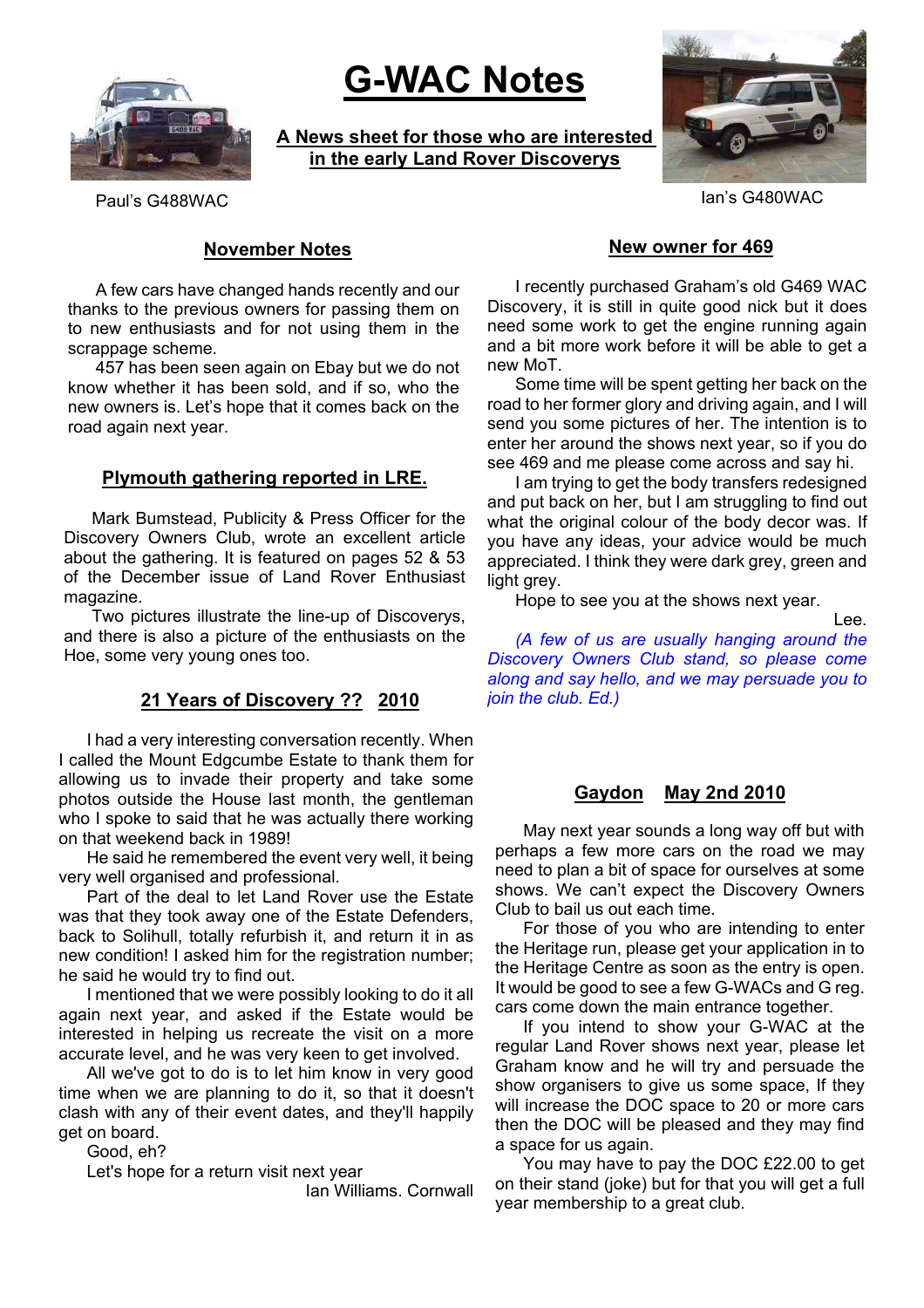## **Current known owners. @ November.**

| C742HUH           | Charles Whitaker.      |  |
|-------------------|------------------------|--|
| G67 RYJ           | Peter King             |  |
| G226EAC           | Discovery Owners Club  |  |
| G279WAC           | Neal                   |  |
| G302WAC           | <b>Sandy Andrews</b>   |  |
| G310WAC           | <b>Mark Simpson</b>    |  |
| G316WAC           | David Cox              |  |
| G406WAC           | Andy Baker.            |  |
| G410WAC           | Robin Jeffery          |  |
| G463WAC & G480WAC | lan Rawlings.          |  |
| G465WAC & G526WAC | Roy Preston.           |  |
| G469WAC           | Lee Barnett            |  |
| G470WAC           | Frank Elson.           |  |
| G478WAC & G610WAC | Meghan & Gary Timmins  |  |
| G486WAC           | John Capewell.         |  |
| G488WAC           | Paul Sutton.           |  |
| G482WAC           | <b>Nick Davis</b>      |  |
| G490WAC           | Rob Ivins              |  |
| G510WAC           | <b>Nick Prior</b>      |  |
| G511WAC           | <b>Colin Crossley</b>  |  |
| G524WAC           | Bill Jones.            |  |
| G534WAC           | <b>Zoltan Kittrich</b> |  |
| G563WAC           | David Spirett          |  |
| G603WAC           | Graham Bethell.        |  |
| G635WAC           | Alec Gatherer          |  |
| G711YRY           | <b>Peter Hares</b>     |  |
| H871EWK           | Mark Hardwick          |  |
| Other known cars  |                        |  |

|         | G401WAC, G457WAC, G477WAC, G482WAC, |  |
|---------|-------------------------------------|--|
|         | G496WAC, G521WAC, G525WAC, G602WAC, |  |
| G640WAC |                                     |  |

# **I bought G635WAC**

I collected 635 from Milton Keynes and it drove the 150+ miles back home very nicely, but driving it is a tad awkward at the moment; it leaks like a sieve through the sunroofs. I shall have to tackle that,

The front inner wings need quite a lot of welding, not immediately obvious whilst viewing.

It has one rear fold-down seat. I am guessing that it would have been some sort of demonstrator. The near side space, where the other seat would be, has unpierced plastic trim and a cubby bin. The offside has trim suited to seat fitment, though the actual seat is loose but with it.

It has a hard plastic box behind the console, so I guess I will search for a cloth bag.

Some service records are with it; but I will contact Dunsfold for more details from their service records. The service book is missing. I will also contact Land Rover Traceability Department to see if they can reveal any historical gems.

A picture and more soon

Alec

# **G526WAC. Six months on**

I bought 526 from Peter Wykes in May this year after having a test drive in it on the Heritage Run.

A few jobs requiring attention were noted but nothing too difficult to overcome. The interior lights did not work and the front bumper outer edges were very rusty where the plastic bumper ends fix on. I had a good complete bumper in stock so that was an easy fix. There was also some accident damage at the N/S tail lamp, which is still to repair.

I have covered nearly 5,000 miles with it since the purchase and have carried out a 12,000-mile service and have had the cambelt changed. It now has 85,000 miles recorded.

The car was featured in a road test carried out by Land Rover Owner magazine in December 1989 when it was pictured with a full set of side decals, a rear retractable step but no side steps. The car as bought has no decals; no rear step but has genuine Land Rover full-length side steps. I am not sure whether to bring it back to "Plymouth" standard or leave it as it is.



It was fitted with a spare wheel cover but no plastic wheel trim. I decided that it would look better for the Plymouth gathering without the wheel cover so I and bought an original trim, the one with just a Discovery sticker, not the moulded Discovery.

I came across a problem when trying to fit the trim because the three wheel studs for the carrier were too short to accommodate the thickness of the trim and the thin nuts which hold it on. I am not sure how that has come about; perhaps it is a carrier for a Defender rather than a Discovery. I may be able to get some longer bolts and get them welded in.

526 is due for the MoT next month so it will get a good check-over and may need a pair of front shock absorbers. It is due for Tax at the end of January so I may SORN it until March and then retax it before the budget.

It will be out and about again next year with the Heritage run as its first outing and I hope to see some of you on the run.